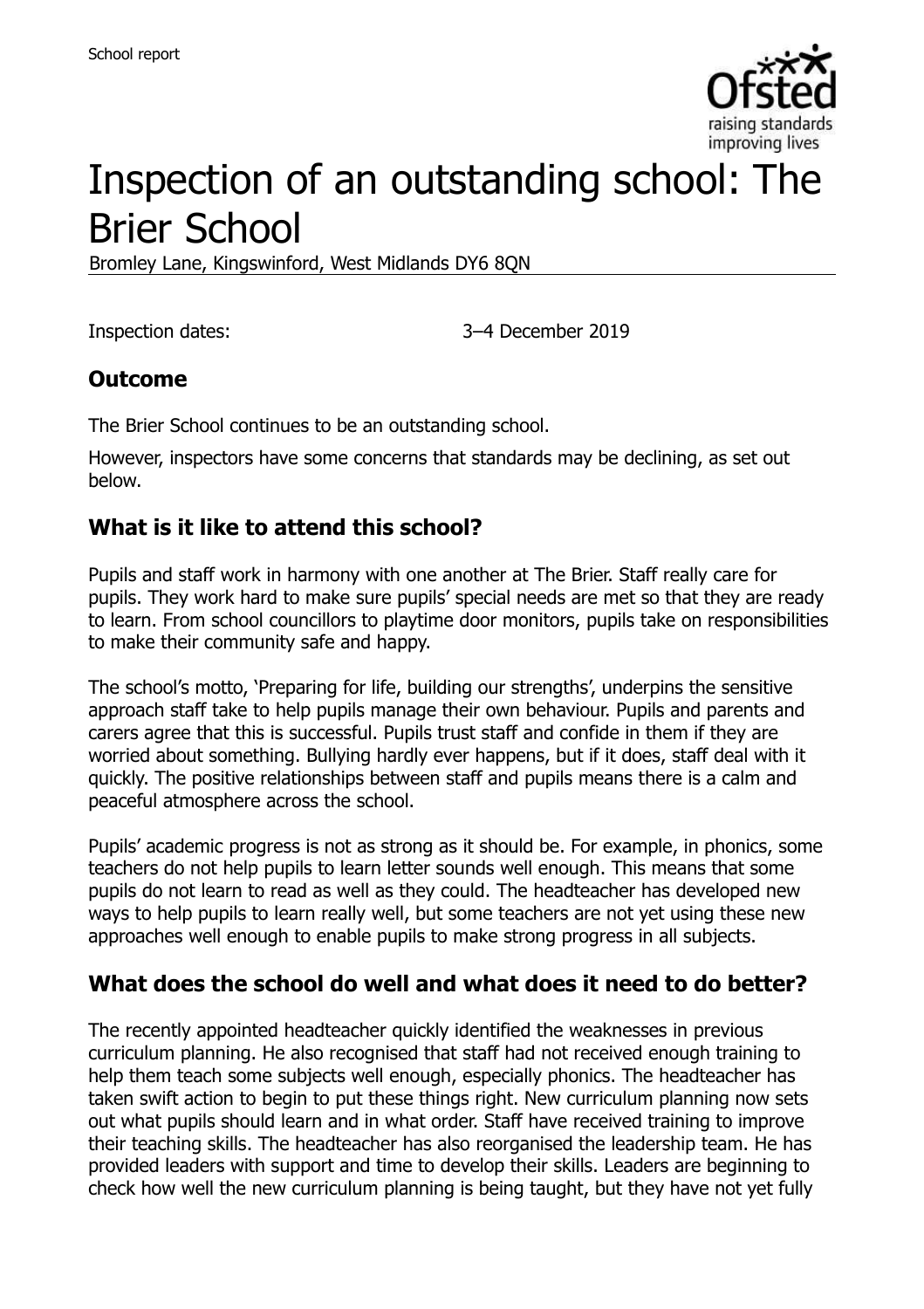

identified and tackled some remaining weaknesses. Because of the changes made by the headteacher, pupils are making better progress. Even so, it will take more time before pupils are doing as well as they could in their different subjects.

Teachers promote a love of reading across the school very well. Pupils enjoy the many opportunities they have to read in school. The school's online reading system also provides pupils with opportunities to follow up their reading at home, but the school does not yet have a consistent approach to the teaching of phonics. The quality of teaching is variable. Some teachers do not provide pupils with suitable activities to practise the letter sounds. Some staff pronounce letter sounds incorrectly. This means that pupils do not make as much progress as they should in reading.

In mathematics, the revised curriculum planning is now matched to pupils' needs. Teachers have a better understanding of what should be taught in each year group. Some teaching is very effective and helps pupils to make strong progress, but some teachers move pupils on too quickly, which means they have gaps in their learning. For example, some pupils move on to learning larger numbers before having a secure understanding of numbers to five.

The personal, social, health and economic (PSHE) curriculum provides pupils with a range of opportunities to help prepare them for life after school. For example, every week, key stage 4 pupils go to the local college to develop independent living skills such as home care. Pupils learn about community responsibility through visits to the local food bank and elderly people's homes, but some teachers do not have a detailed enough understanding of what should be taught and when. This means that some pupils do not have enough knowledge to prepare them for the next stage of the subject.

Leaders make sure that they pay careful attention to what pupils' education, health and care (EHC) plans say about what pupils need to help them to be successful. They work with external agencies to make sure that pupils receive the right support so they can access the learning. Teachers make sure that pupils and their families are involved in putting the plans into action. This is a strength of the school and means that pupils' special educational needs and/or disabilities are very well met.

Pupils have many opportunities to develop their confidence and independence outside school. From visits to the Sea Life Centre to local supermarkets, well-planned trips develop pupils' awareness of the world around them. Pupils visit the Sycamore outdoor education centre weekly. They also take part in the Duke of Edinburgh's Award scheme. Staff make sure that any barriers are overcome to enable pupils to take part in a wide range of challenging activities.

# **Safeguarding**

The arrangements for safeguarding are effective.

Staff are very alert to any changes in pupils' moods or communications that may indicate they may be suffering harm. Staff report any concerns quickly. Leaders follow up any concerns and work with external agencies to make sure pupils receive the help they need.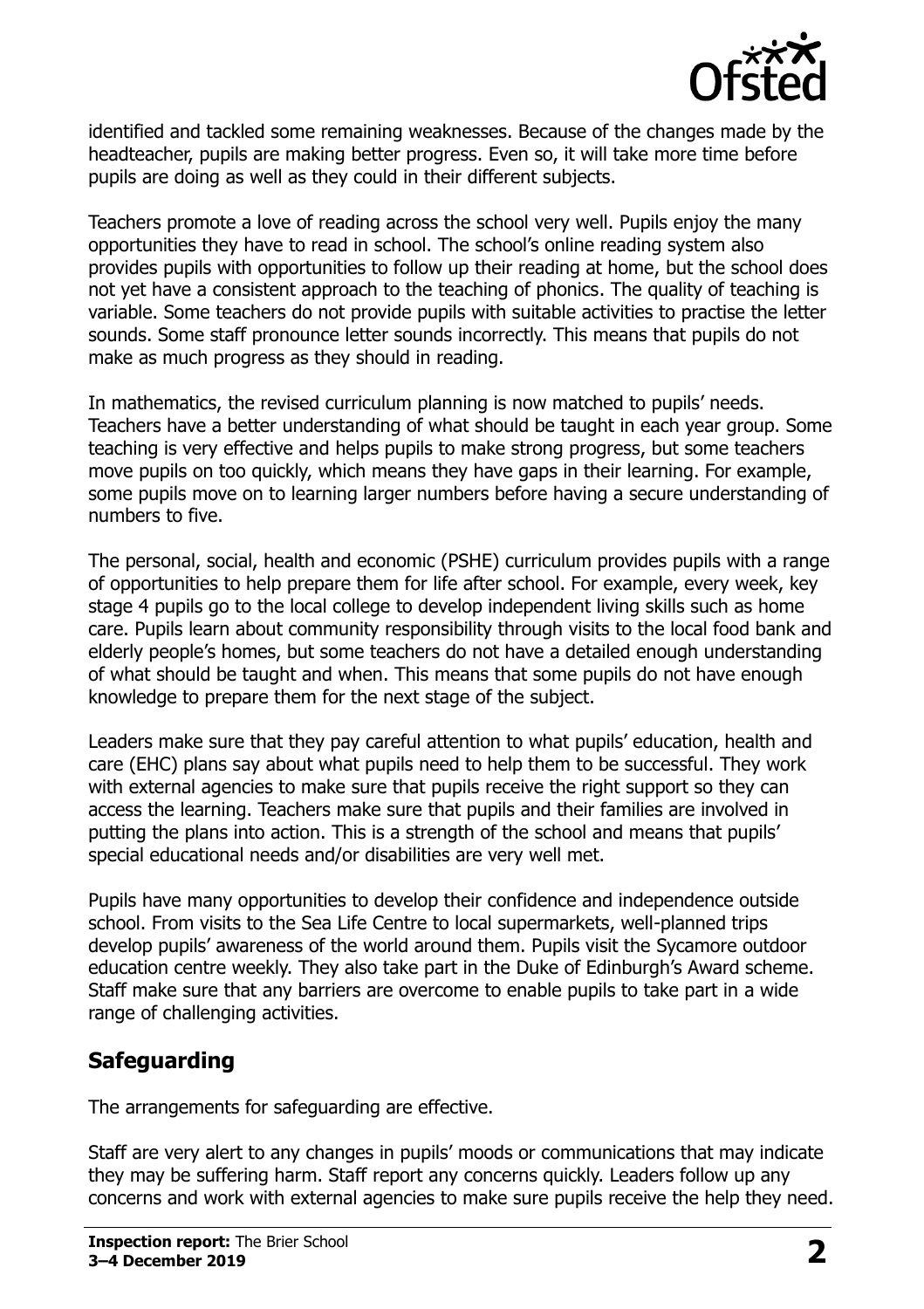

Leaders are very successful at identifying and providing pupils and their families with support. Their early intervention helps to prevent difficulties from escalating.

Staff take every opportunity to teach pupils how to keep themselves safe. They help pupils to recognise dangers and learn how to protect themselves, especially when they are outside school. For example, through the work to achieve the Diana Award, pupils developed the confidence and skills to tackle bullying if they experience it, including online bullying.

# **What does the school need to do to improve?**

# **(Information for the school and appropriate authority)**

- Leaders have identified that there is variability in the teaching of phonics. The phonics planning does not set out how phonics should be taught. This means that there is no coherent approach to the teaching of phonics. Leaders have provided staff with updated training to develop their phonic teaching skills, but some staff still require further support to ensure they are sufficiently skilled to teach phonics. Leaders should develop a whole-school approach to the teaching of phonics. They should check carefully that the teaching of phonics enables pupils to embed and develop their understanding of letter sounds progressively. Leaders should continue to provide further support and training to ensure that all staff teach phonics accurately and effectively to enable pupils to make better progress.
- Leaders have sequenced curriculum planning in a logical order in all subjects. Planning sets out how pupils' knowledge and skills should be built on from one year to the next. The planning is based on the national curriculum and is suitably ambitious. However, leaders have not checked how well teachers are using the planning carefully enough. Leaders need to monitor the delivery of the curriculum in greater detail. They should identify where the weaknesses in teaching are and provide support and training to improve the implementation of the curriculum where needed. This is especially so in English and mathematics.

# **Background**

When we have judged a special school to be outstanding we will then normally go into the school about once every four years to confirm that the school remains outstanding. This is called a section 8 inspection of a good school or non-exempt outstanding school. We do not give graded judgements on a section 8 inspection. However, if we find some evidence that the school could now be better than good or that standards may be declining, then the next inspection will be a section 5 inspection. Usually this is within one to two years of the date of the section 8 inspection. If we have serious concerns about safeguarding, behaviour or the quality of education, we will convert the section 8 inspection to a section 5 inspection immediately.

This is the second section 8 inspection since we judged the school to be outstanding in January 2016.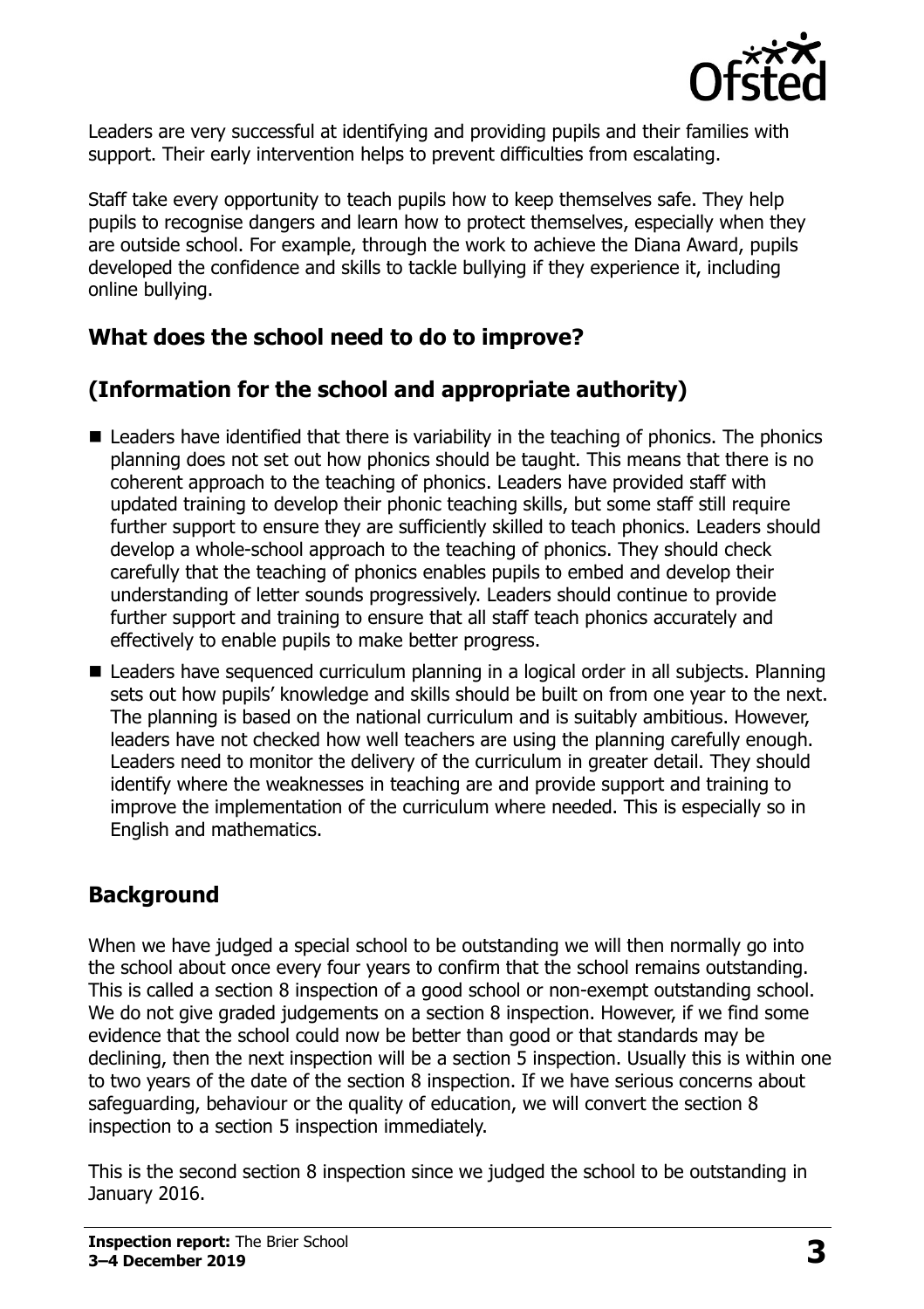

#### **How can I feed back my views?**

You can use [Ofsted Parent View](https://parentview.ofsted.gov.uk/) to give Ofsted your opinion on your child's school, or to find out what other parents and carers think. We use Ofsted Parent View information when deciding which schools to inspect, when to inspect them and as part of their inspection.

The Department for Education has further [guidance](http://www.gov.uk/complain-about-school) on how to complain about a school.

If you are not happy with the inspection or the report, you can [complain to Ofsted.](https://www.gov.uk/complain-ofsted-report)

#### **Further information**

You can search for [published performance information](http://www.compare-school-performance.service.gov.uk/) about the school.

In the report, '[disadvantaged pupils](http://www.gov.uk/guidance/pupil-premium-information-for-schools-and-alternative-provision-settings)' refers to those pupils who attract government pupil premium funding: pupils claiming free school meals at any point in the last six years and pupils in care or who left care through adoption or another formal route.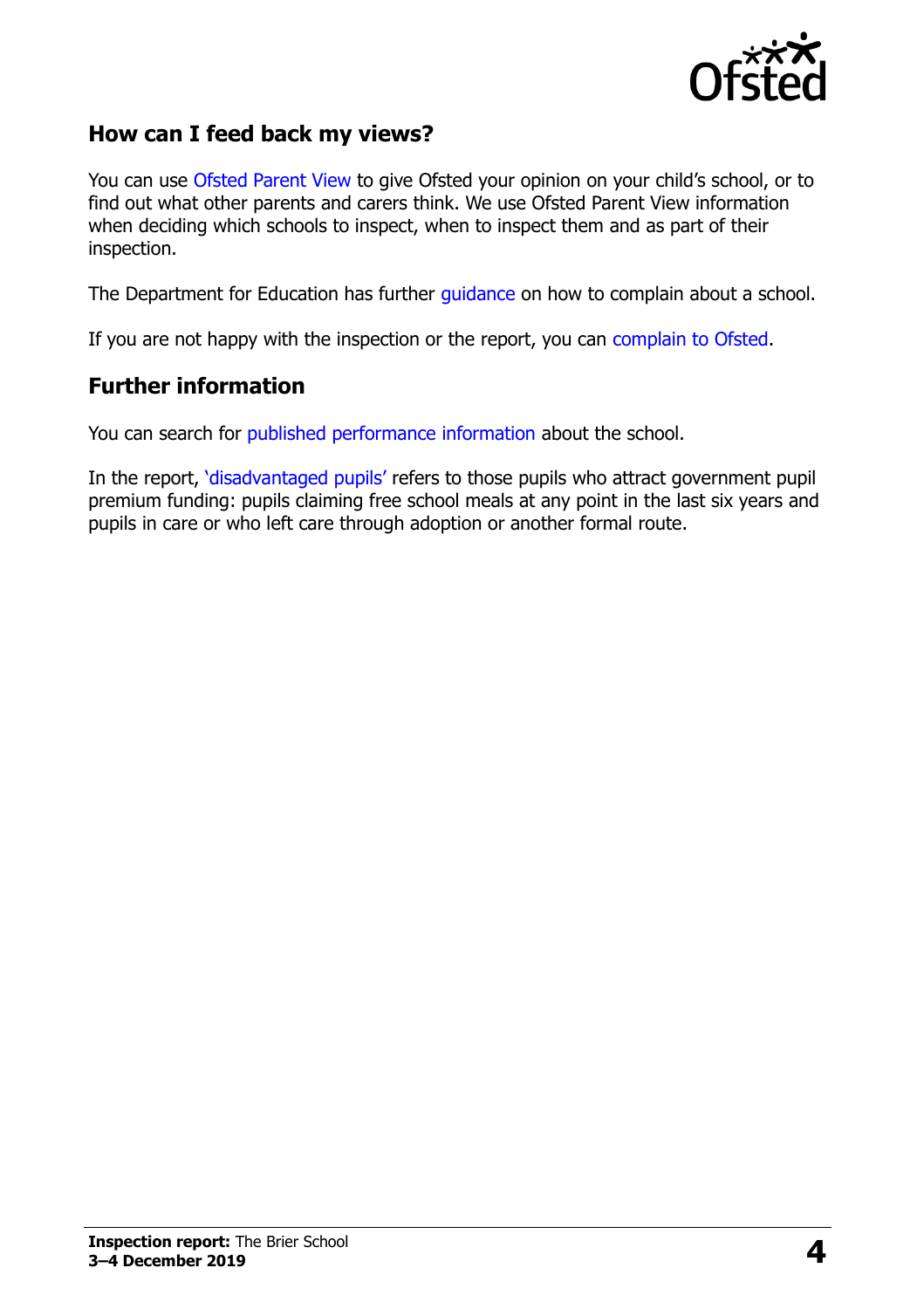

### **School details**

| Unique reference number             | 103878                  |
|-------------------------------------|-------------------------|
| <b>Local authority</b>              | Dudley                  |
| <b>Inspection number</b>            | 10088597                |
| <b>Type of school</b>               | Special                 |
| <b>School category</b>              | Community               |
| Age range of pupils                 | 4 to 16                 |
| <b>Gender of pupils</b>             | Mixed                   |
| Number of pupils on the school roll | 154                     |
| <b>Appropriate authority</b>        | The governing body      |
| <b>Chair</b>                        | Mr P Hill               |
| <b>Headteacher</b>                  | Mr D Stanton            |
| Website                             | www.brier.dudley.sch.uk |
| Date of previous inspection         | 8 December 2015         |

# **Information about this school**

- A new headteacher took up his post in September 2019.
- The school caters for pupils with moderate learning difficulties. However, the school has recently admitted pupils with more complex learning needs including autism spectrum disorder and pupils with speech, language and communication needs.

# **Information about this inspection**

- We met with the headteacher, the deputy headteacher, two assistant headteachers, the designated safeguarding leader and the leaders for English, phonics, PSHE and mathematics.
- $\blacksquare$  The lead inspector met with five members of the governing body and two representatives from the local authority.
- We focused on reading and phonics, mathematics and PSHE as part of this inspection. We discussed the curriculum design with the headteacher and subject leaders, reviewed pupils' work in these subjects, spoke to teachers about pupils' learning, and visited a number of lessons, including phonics and reading sessions. The lead inspector listened to key stage 4 pupils reading. She also spoke to Year 9 pupils about their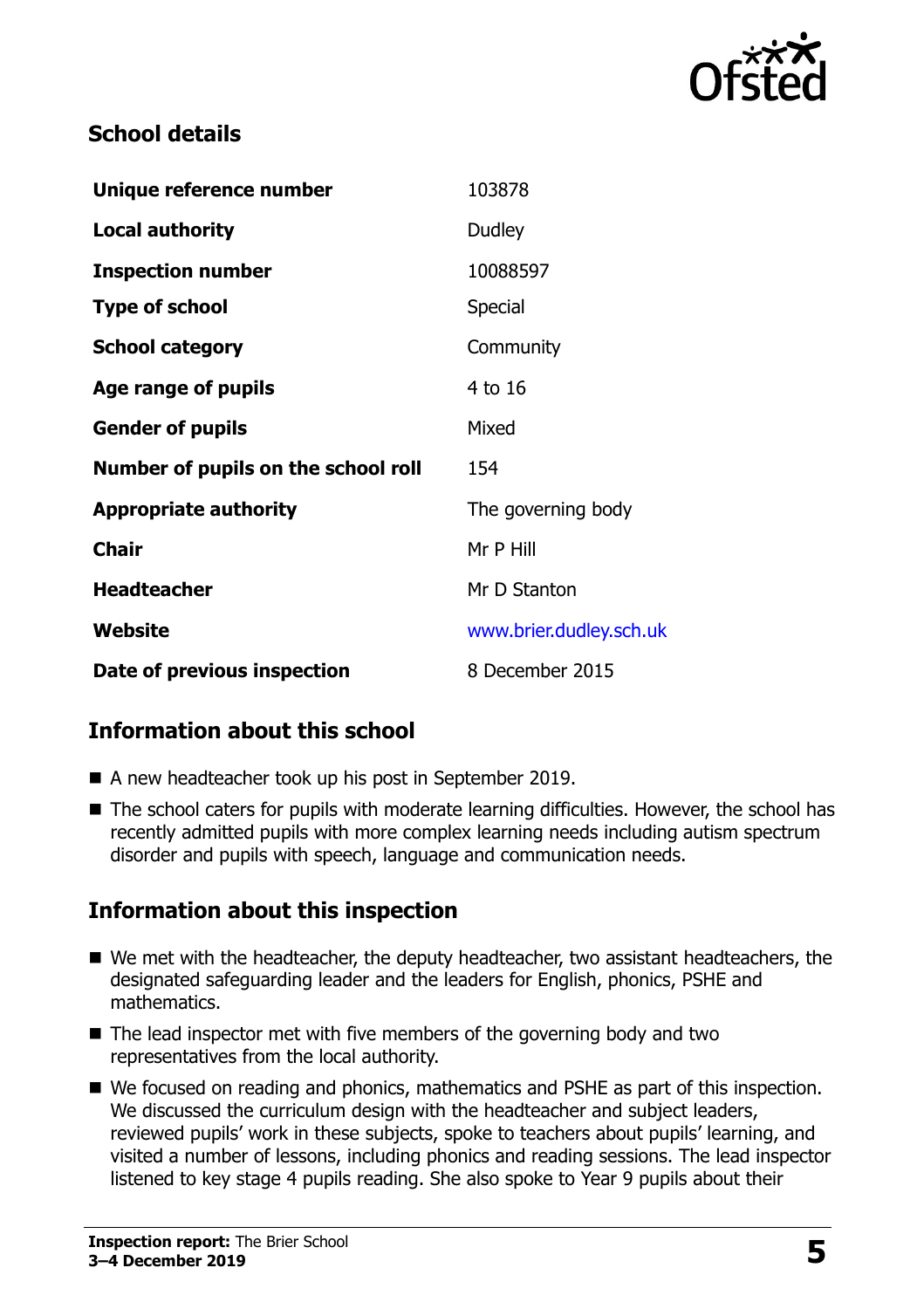

reading.

- We reviewed a range of documentation provided by the school. We looked at school policies, curriculum documents and documents relating to behaviour and attendance.
- We reviewed a range of safeguarding information, including the checks that leaders make on staff prior to employment. We checked the school's safeguarding policy and spoke to staff about the school's safeguarding procedures. We checked staff's safeguarding training. We also checked the school's procedures for keeping pupils safe when in school, including when using computers.
- The lead inspector took into consideration two free-text responses. There were two responses to Parent View. The team inspector spoke to parents before school.
- The lead inspector considered the 21 responses to Ofsted's staff questionnaire and 14 responses to Ofsted's pupil questionnaire.
- The team inspector met formally with the school council and both inspectors spoke informally to pupils throughout the inspection.
- We met with staff to discuss their views about the school.

#### **Inspection team**

Ann Pritchard, lead inspector Her Majesty's Inspector

Chris Pollitt **Her Majesty's Inspector**